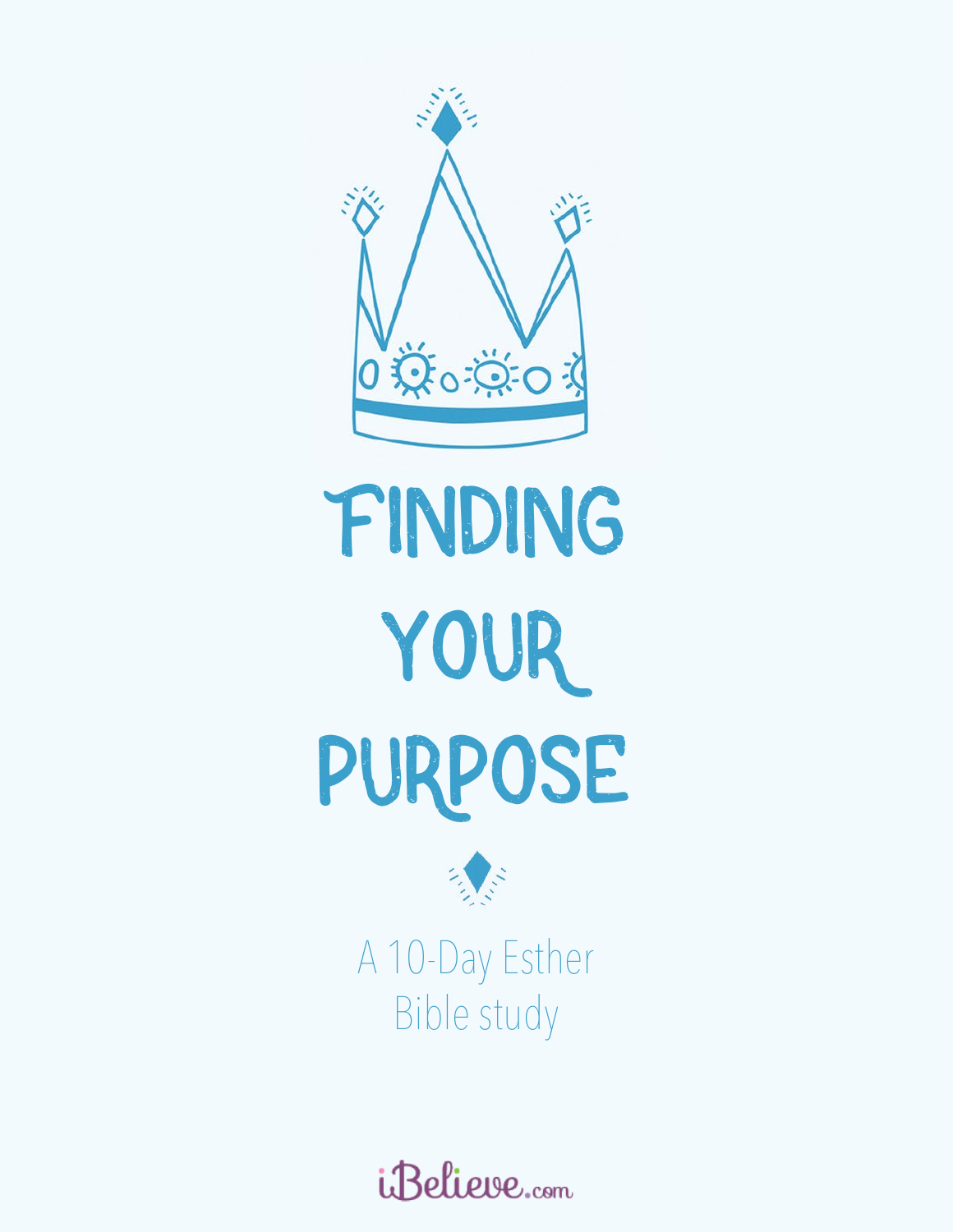

During the seventy years the Jews suffered their Babylonian exile, God raised up several people to faithfully guide and direct His fallen people back to Himself. Among these were Zerubbabel, Ezra, Nehemiah, and a young woman named Esther. The actions and examples of these four people are worthy to be included in the Hall of Faith of Hebrews 11, yet none of them were. In fact, the only one of these four even mentioned in the New Testament is Zerubbabel, who led the initial return of some of the Jews to their homeland. Ezra became the spiritual leader of the people, and he and Nehemiah led the reconstruction of the city and the temple, and the revival of their lives to once again be who God called them to be.

Yet none of this would have been possible apart from the courageous stand and intervention of the young woman Esther, who found herself in a unique place of influence with the King. The examples of Esther and her cousin Mordecai can teach us much, as can other principles we can draw from their experiences, and help us to make a difference for God in our world.



The Book of Esther is unique. It reads much like a novelette, and its story is as gripping as any novel one would read today. Unfortunately, some have wrongly concluded that Esther was just a piece of historical fiction. Yet archaeological and historical evidence demonstrates that this book is historical and accurate, and despite its literary form, it follows the same pattern as other Old Testament Books.

Esther is placed in the "Writings" section of the Hebrew Old Testament. The events of Esther took place under the reign of Xerxes 1 (Ahasuerus being a title, like Pharaoh), who reigned from 486 to about 465 BC. The story of Esther took place over about a ten-year span (483 to 473 BC), and would fit historically between Ezra 6 and 7.



The only books of the Old Testament that do not mention the name of God are Esther and the Song of Solomon, and neither of these books is mentioned in the New Testament. Yet God's hand of providence is more clearly evident in this book than in most others. We see in Esther that the attempt of Satan to destroy the line of the coming Messiah, begun in Genesis 3:15, is thwarted. This book teaches us much about the sovereignty of God despite mankind's evil intentions. We also can see parallels in the story of Esther to the relationship of Christ and His children. For instance, as Jesus did, Esther put herself in a place of potential death for the people, but was approved of by the King. Also, she worked as an intercessor and advocate for the people just as Christ ever lives now to intercede for us as His children. Yes, God is in the Book of Esther, as are His specific purposes for His own people, and we can learn much from examining it carefully.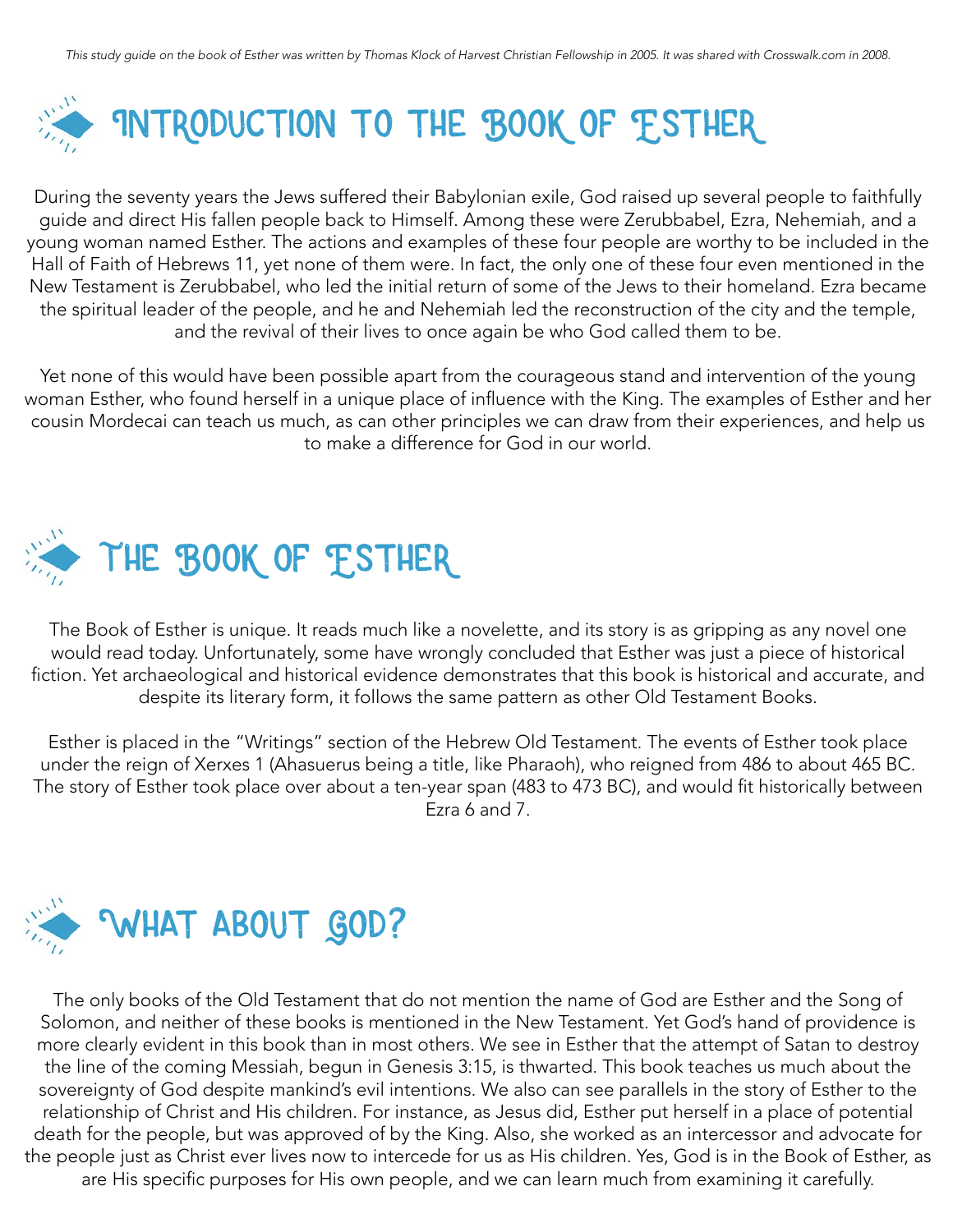

### **READ:** Esther 1

Our story opens in Shushan, or Susa, one of the four capitol cities of the Median-Persian Empire (the others were Babylon, Ecbatana, and Persepolis), where Ahasuerus (Xerxes) had come for the winter months. Susa is unbearably hot in the summer time, but was enjoyable that time of year. The timing of the events was also strategically planned by Ahasuerus. In the third year of his reign (483 BC) his son Artaxerxes, under whom Nehemiah served, was born. Many believe that the main reason Ahasuerus held this six-month long celebration was to gain the favor of the powerful of the empire, seeking their support in planning his upcoming Greek campaign of 481-479 BC, which took place in the time period between Esther 1 and 2. Ahasuerus planned this campaign for revenge for his father's failed attempt to conquer the Greeks, but mostly for his own glory (his attempt failed miserably, by the way).

As we'll see, things didn't work out so nicely for Ahasuerus and his hopes for this celebration. We'll discover the events of this chapter all working together to prepare the way for God's raising a poor orphan Jewish girl to a place of prominence. Against all odds, she would be used to save His people and preserve the line of the Messiah. Let's dig into our story and learn about God's hand of providence at work.

### Guided Questions:

- 1. What are some of the facts describing the setting of this story (vv. 1, 2)?
- 2. What did Ahasuerus decide to do at this time, and for whom (v. 3)?
- 3. What types of things did he do during this six-month celebration (v. 4)?

4. Ahasuerus lived for his possessions, passions, and pride. How does 1 John 2:15–17 warn about the danger of living for this world and what it has to offer? What warning is also found about prideful people in Proverbs 16:18–19?

5. We need to ask ourselves whether we are living for the things of this world, or are we living for God's kingdom? What does Mark 8:36–37 and Luke 16:13 warn us about this? What should we be pursuing instead (Ephesians 1:18-20)?

6. Look at Esther 1:9–12. It is agreed by most commentators that Vashti was being commanded to come to them wearing only her crown, or being asked to do some lewd act publicly, or possibly she had just given birth to or was still pregnant with Artaxerxes, as mentioned already. For whatever reason, what was Vashti's response to this, and how did Ahasuerus react to it (v. 12)?

7. Vashti knew that her refusal might mean her own death. Yet in her courage she was able to stand against her husband's orders. It is clear from the phrase in order to show her beauty that Ahasuerus only wanted to make the people understand she was another one of his possessions, to show her as if she was a piece of property. Vashti lost her crown because of her refusal, but kept her dignity. There may come a time where we have to make a decision like Vashti did that may cost us if we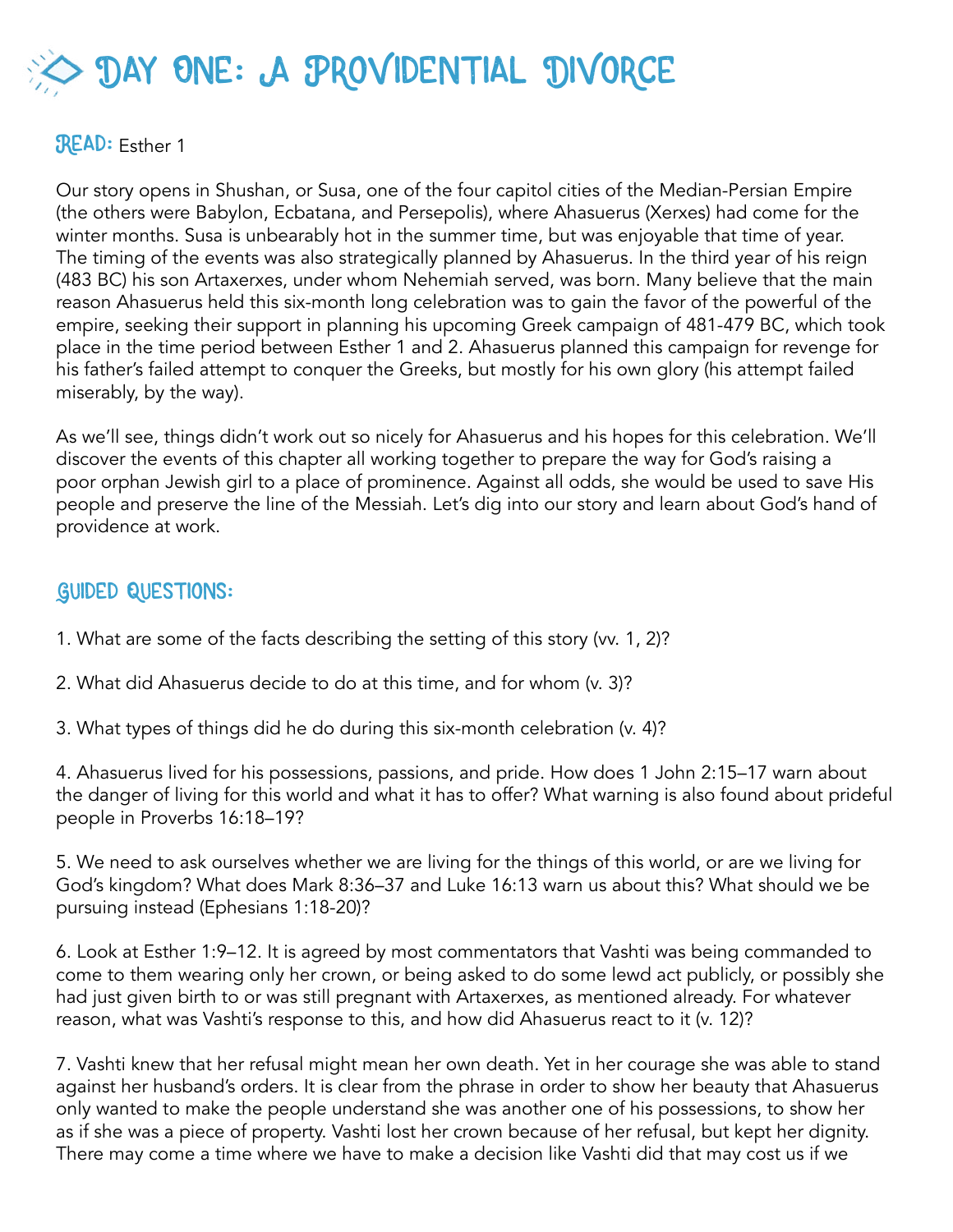# **DAY TWO: TRUE BEAUTY**

### **READ:** Esther 2

The translators of Esther were quite genteel in how they dealt the events of Esther 2, but it doesn't take much reading between the lines to know what was going on.

Estimates of how many women were taken from their families to satisfy the king's perverse lusts have ranged from 400 to 1,460; saddest of all is that these misused young women lived the rest of their lives in a state of widowhood more than marriage! Each one would only come back to see the king if he delighted in her ("unless he especially enjoyed her," NLT).

We cannot over-remind ourselves of how dangerous, enslaving, and destructive sexual sin is. Whether it is through real sexual encounters or by viewing pornography or other similar things, sexual sin can ultimately destroy our lives and has a damaging, victimizing effect on the others involved.

### Guided Questions:

1. Ahasuerus' anger and alcohol abuse led to foolish actions, and now, too late, he had regrets about this. Although he had concubines, he no longer had a wife to comfort and support him. His servants noticed his depressed mood and surmised what was wrong. What did they begin to propose, which obviously would catch his attention (v. 2)?

2. Read vv. 5-9. What are some things that we read of Mordecai's historical and family background (vv. 5, 6)?

3. Next we meet the amazing young woman that is the focus of this book, Esther. What was her original name, and what else do we learn about her in v. 7?

NOTE: Hadassah meant "myrtle," and her Persian name Esther meant "star." Both names reflected her beauty and character. Lovely and beautiful (lovely in form and features) means that Hadassah was truly beautiful from the human perspective, with beautiful form and body shape; she had a healthy, good looking appearance.

4. The young women of Susa knew this wasn't a beauty contest they had a choice to enter or not. They were being taken away from their families, by force, to have one chance to become the queen. Otherwise they would still be his concubine for life, never returning home. Yet God was going to work providentially through this in Hadassah's life. What happened to her, and how was God with her even in this difficult situation (vv. 8, 9)?

NOTE: It wasn't Hadassah's physical beauty alone that led to her having favor and being treated kindly and even being preferred by the steward Hegai. The phrase she obtained his favor literally meant "she lifted up grace before his face." It was the grace and light of God shining from her that truly made her attractive and gained her favor with "in the eyes of everyone who saw her" (v. 14).

5. God will be with us and go before us when we are in the midst of things we have no control over.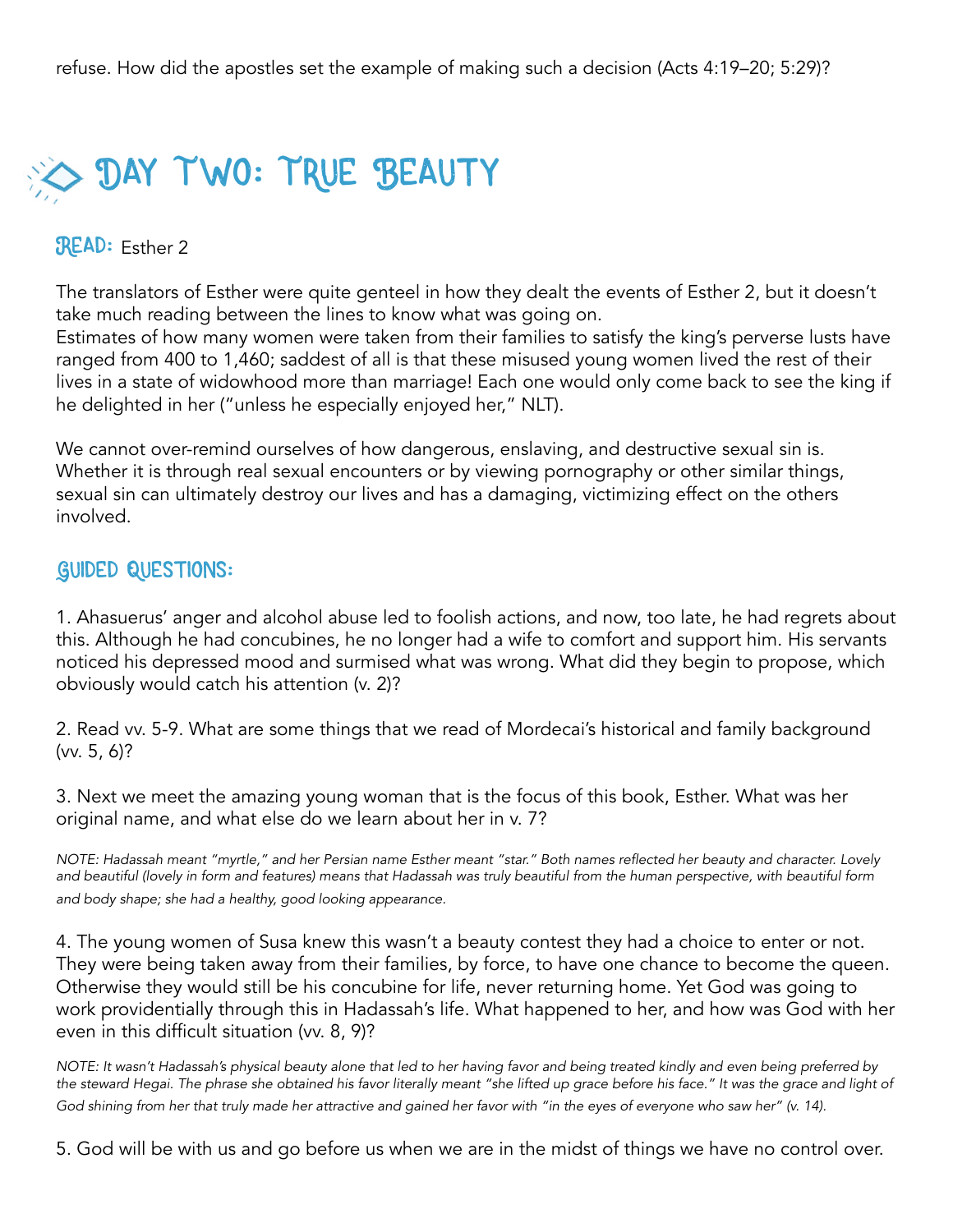He will work all things for our best according to His perfect plan, as we read yesterday. Hadassah's experiences were similar to those of another young person, Joseph. Both were taken from their families and brought into slavery against their will. Like Joseph, she would be one day raised to the palace despite being in such a situation. What were Joseph's conclusions about the providence of God when he was able to look back on the things he had to face, and how can it help us face situations we don't understand (Genesis 45:5-8; 50:20)?

6. We again see God's hand of providence at work raising Mordecai to the position he was assigned. What did he overhear, and what was done about it (vv. 21, 22)?

7. Esther 2 has also reminded us of the providence of God in action, even on those "small days" where nothing seems to be happening. Think about these three truths we can glean from what we have seen in Esther about God's sovereign providence in our lives. Record how they impact how you view each day of your life.

- God's plans cannot be hindered by world events, whether they are spiritual or earthly in nature.
- God's purposes for us will still be accomplished despite our own human weakness and failure.
- We are not excluded from His purposes because of our background, hardships, or handicaps that could exclude us from worldly success.

### **DAY THREE: JNO COMPROMISE**

### **READ: Esther 3**

After returning from defeat at the hands of the Greeks, Ahasuerus realized that he had cut off the one he would have wanted to comfort him, and probably sank into depression. Knowing Ahasuerus' lustful nature, his servants suggested they bring him the best virgins of the land, and the one he "enjoyed" the most would replace Vashti as queen. He quickly accepted their suggestion, and the gathering of these young women began. It so happened that Mordecai, one of the Jewish captives who had made his way into service for the king, had a beautiful young cousin named Esther (Hadassah). She was also taken, but those selecting her didn't know her heritage. Through this turn of events, Mordecai and Esther were placed into position to fulfill the purposes God had for them. A preparation period was set for these women to beautify them, but Esther brought all the beauty she would need with her. Not only was she physically attractive, but her relationship with God shone forth beautifully, leading her to find favor in the sight of all. Once Ahasuerus saw this lovely woman, the search was over, and he made her queen the next day. Esther 2 closes in an unusual way with Mordecai overhearing a plot against Ahasuerus. He reported this to Esther, and she to the King. Upon investigation of this, the two plotters were put to death. This obscure incident will play an important role in a future study at a pivotal point in the story.

Today we'll read of the great courage of Mordecai to stand against wrong and not compromise his faith despite tremendous pressure to do so. The repercussions of this stand would be significant, and clear action was required to counter it. Let's turn to the next phase of the story now and see what we can learn from it.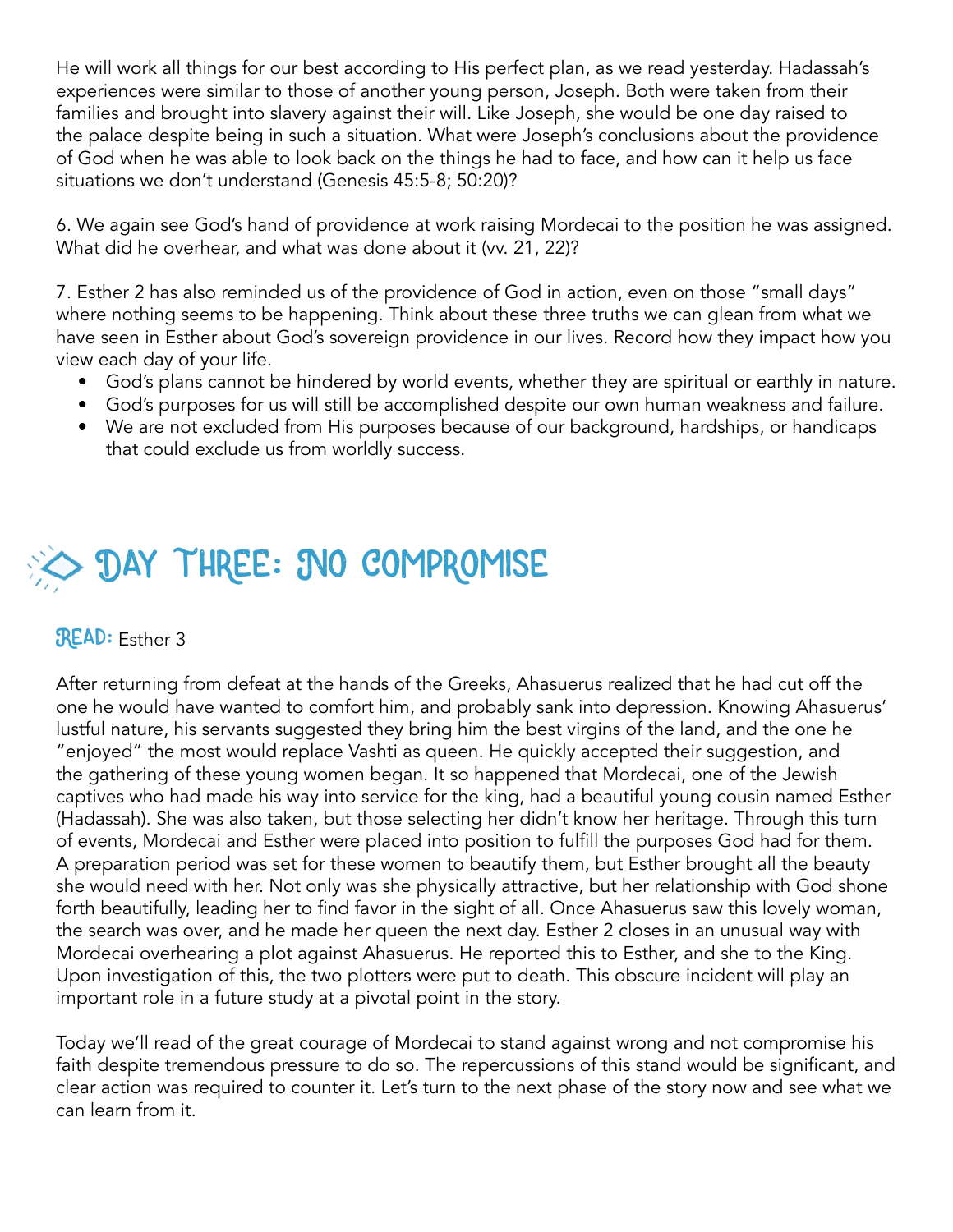### Guided Questions:

1. One would think that Mordecai would have been honored for his actions, but instead what took place (v. 1)?

2. Mordecai refused to bow (humbly bend the knee to) let alone pay homage (to prostrate oneself before a superior) to this man. He knew there is a time to transgress, standing up for what is right without compromising his relationship with God. What are some examples of others who had made a similar decision while in that land (Daniel 1:8, 3:15–18, 6:6–10)? To whom alone should we bow (Philippians 2:9–11)?

3. We'll see many parallels in our studies between Haman and the long line of others who have sought to destroy the Jews, ultimately inspired by our greatest adversary, Satan. Haman's name meant "well disposed," and we'll see that he was very wealthy, but morally and in every other way that counts he was a small, evil man; Haman's name is still an evil one to the Jews. In fact, the Septuagint translates Agagite as "bully!" He was the fiery one allowed to have sway over the people. How does Satan, the ultimate fiery one, now have a similar authority (2 Corinthians 4:4; Ephesians 2:2, 6:12; 1 John 5:19)?

4. It has been pointed out that not only had Haman sold himself out to destroy the Jews, but he actually embodied the very things God hates! What are the seven things especially hateful to God according to Proverbs 6:16-19?

5. Read vv. 10-12. The signet ring of Ahasuerus was like his platinum credit card, allowing Haman to order whatever he wanted to be done. By these actions, Haman made himself the enemy of the Jews; their oppressor, rival, adversary, one who harasses another. How does this make Haman another picture of our ultimate enemy, and how should we live in view of that enemy (1 Peter 5:8, 9)?

# $\gg$  DAY FOUR: FOR SUCH A TIME AS THIS

### **READ: Esther 4**

Esther 3 brought us to the central crisis of this book. We saw that Haman, the second in command of the Persian Empire, had convinced Ahasuerus to order everyone to bow to Haman as he passed by. Of course, the people did so in fear for their lives. All except one: Mordecai, who alone stood up against compromise in doing homage to man rather than to God. Haman was furious as a result. Just getting back at Mordecai wouldn't be enough. Instead he wanted to destroy all the Jews and remove them from getting in the way of his self-seeking plans. Haman first cast lots (pur) to decide when the destruction was to take place. He craftily fooled Ahasuerus into authorizing the destruction of these people by playing on Ahasuerus' greed, superstition, and ego. Copies of this decree were distributed throughout the land via the Persian Pony Express. The chapter ended in an unusual way: "So the king and Haman sat down to drink, but the city of Shushan was perplexed" (Esther 3:15, NKJV).

So we come to Esther 4, in which the crisis begins to reach its peak. Being Jewish, Esther was in just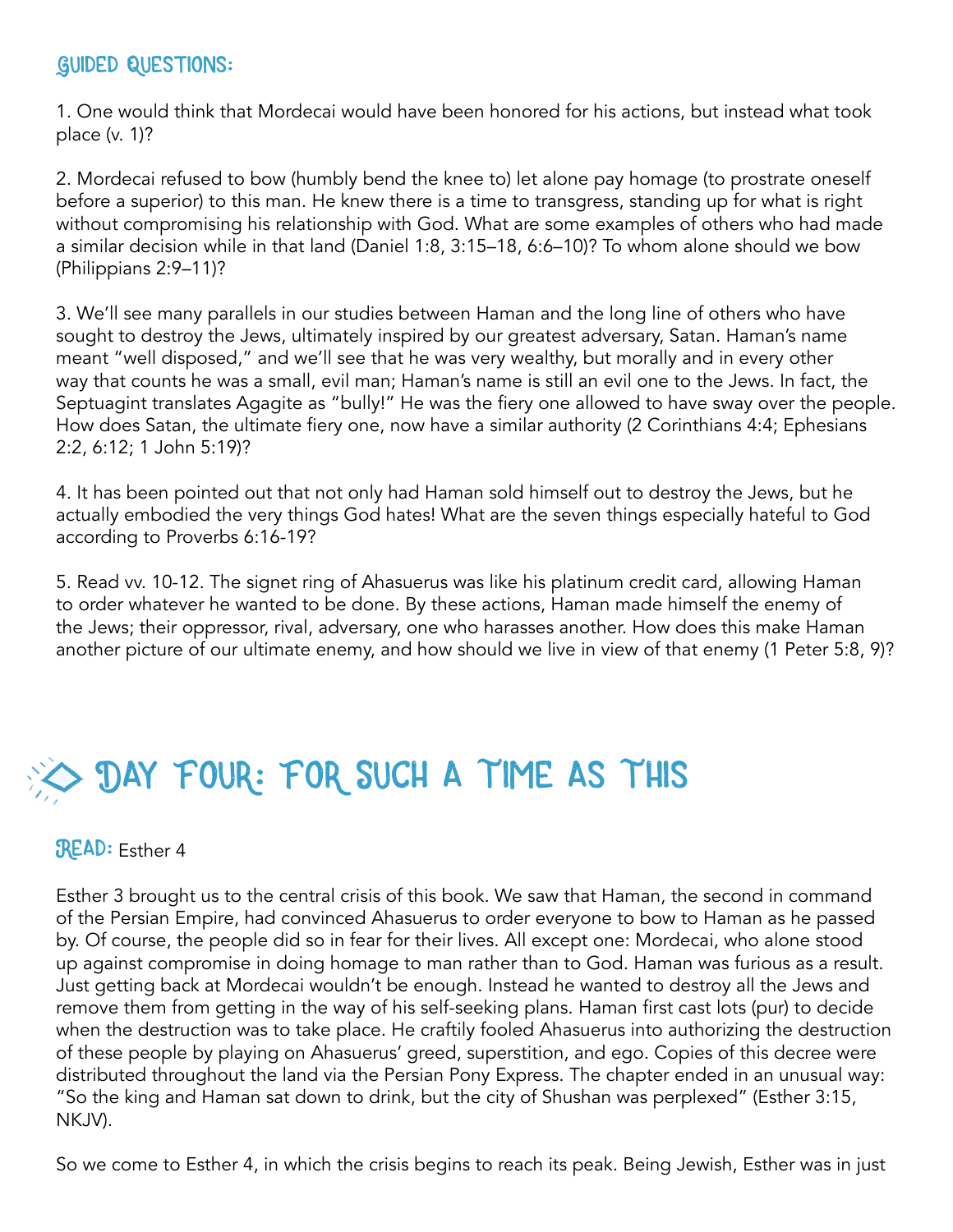as much danger as her people, although she was now the queen. She and Mordecai will discover in this chapter the hand of God's sovereignty at work in arranging all of these things, and they would have vital decisions to make that would effect the survival of Judaism and the people of Israel.

### Guided Questions:

1. Jews throughout the Persian Empire received word that their day of destruction had been decreed under the wicked supervision of Haman. What was Mordecai's reaction to this edict? How did the other Jews throughout the Empire similarly react to this news (v. 3)?

Our Western culture has wrongly minimized and squelched the display of emotions. Even in times of grief we feel pressured to just "pull ourselves together," and "get over it." This was not so in the Jewish culture, nor elsewhere in the Eastern world. We need to understand that if we are grieving, there is no reason to "just snap out of it," but to express our grief and burdens and give them over to God. There is "a time to weep and a time to laugh; a time to mourn, and a time to dance" (Ecclesiastes 3:4, NKJV). God wants us to seek Him honestly, and to know that He loves us anyway. How will He bring healing in our lives as we take our burdens and cares to Him?

2. Through Hathach, Mordecai commanded that Esther should go to Ahasuerus, supplicating (to implore, seek mercy like a weaker person from a stronger one) and pleading that he would save their people. The shocked Esther sent a reply. What fearful thing did she relate to Mordecai, and why was this a particular concern at that time (v. 11)?

3. We too faced a fate we could not escape, for the Law said we are all doomed to die because our sin. Just as King Ahasuerus would have to extend the golden scepter of acceptance and forgiveness to repeal the death sentence, so God had to reach out His "golden scepter" of forgiveness to mankind, because nothing we could do in trying to cover our sin would make any difference, for there is "but one law: put all to death" otherwise. Read the following passages and record how God has offered us His "scepter" and made us His own. (Romans 5:6-11; 2 Corinthians 5:21 Ephesians 1:3-9; 2:1-10)

4. In Esther 4:14 we see the principal theme of the book, which is that God takes care of and delivers His people, but He doesn't always show us how until the right time. All of the things that Esther had experienced up to that moment (including being taken away from her people), and all that seemed negative as well as positive happening to her, had worked together to place her in such a setting for such an appropriate time and season for her to make a difference.

5. What bold decision did Esther make (v. 16b)? How Mordecai respond to Esther's boldness (v. 17)?

6. We are struck by Esther's bold statement that she would go in to the King, although it was against his law, and "if I perish, I perish!" or "If I must die, I am willing to die" (v. 16, NLT). The potential salvation of her people and fulfilling God's will for her life far outweighed the cost to herself. Many have died for their faith because they were unwilling to deny God, and boldly accepted His will as supreme. What are some of the ways we see this attitude reflected by the beloved apostle Paul in the New Testament? Acts 20:22-24, 21:13; Philippians 1:19-21; 2 Timothy 2:8-10, 4:6-8

7. As God builds our lives to become more what He wants them to be, we will face difficulties, even mourning and grief, and seemingly negative situations that make it seem like maybe He isn't in control or has abandoned us. But we have seen that God is at work in our lives in even those things,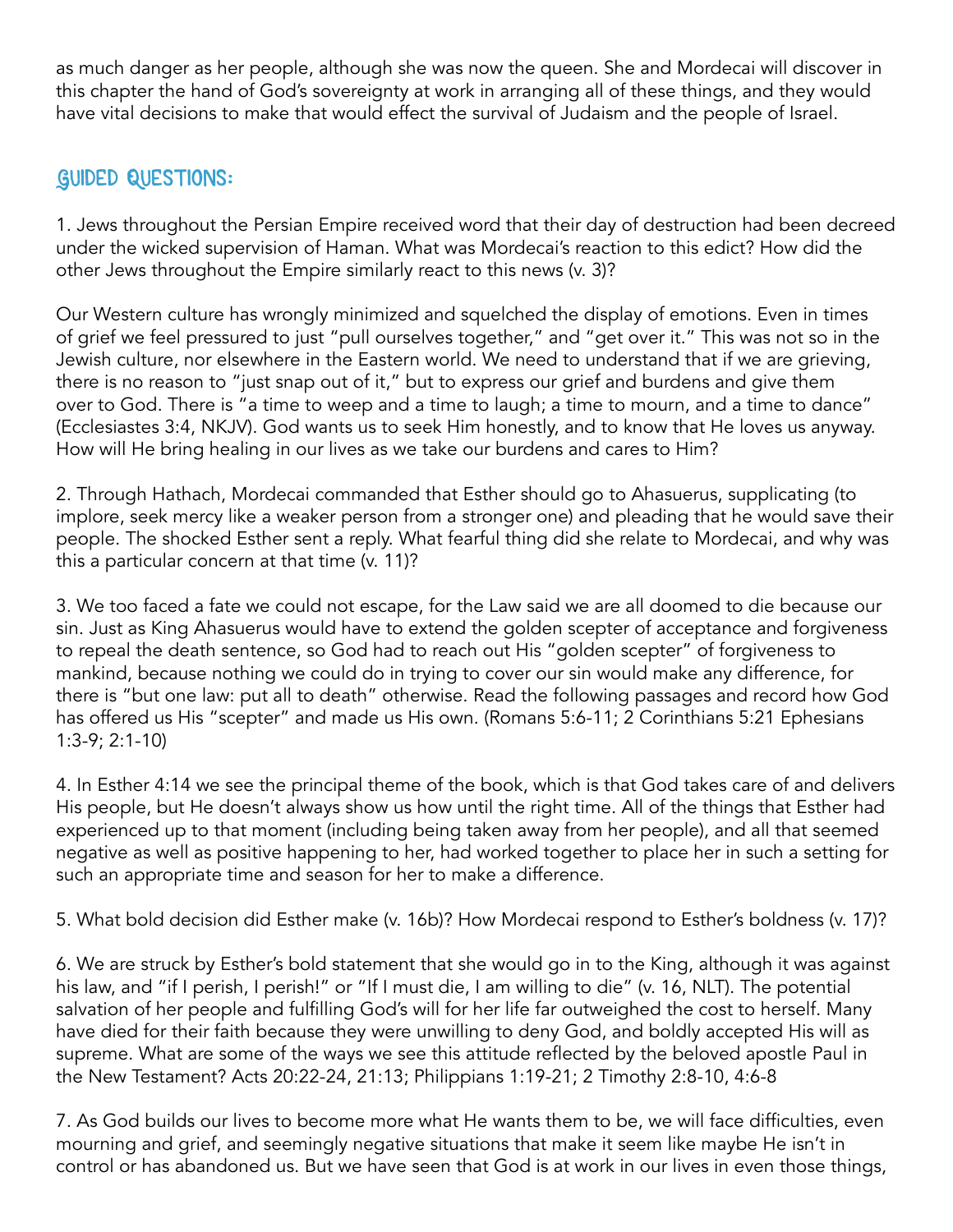and He often uses difficult situations to move us into the place He wants us to be to fulfill His plans. God won't force you to make the right choice, as we saw today, but when the time comes, He will give us the ability by His grace and His Spirit to make the appropriate choices.

What are some of the difficult situations that you have faced in your walk with the Lord? What has He taught you through your circumstances and trials? How has He moved you into the place He has desired you to get to so you can accomplish His will? How have the things we learned today helped you through these times in your life?

# SO DAY FIVE: AN UNEXPECTED BANQUET

### **READ: Esther 5**

Today we will learn of Esther's fate as she sought to gain help for her people, and she does so in an unexpected way. The drama is building; the suspense and tension are rising, as the Book of Esther comes to its climax over these next three chapters. Interestingly, while some time had passed between the early chapters of Esther, chapters 5-7 actually are the account of less than two days' time.

### Guided Questions:

1. When Esther "put on her royal robes," the phrase literally meant, "put on her royalty." We too will have a meeting with our King one day. Amos 4:12 warned Israel to "Prepare to meet your God!" in a negative sense, in fear and trepidation. No doubt Esther had fears, but she allowed faith in God to be her best preparation to meet this human king. What are some ways we can prepare to meet our heavenly King, helping us to be ready on that day? (Read: John 15:4-8; 1 Thessalonians 5:17-18; Romans 10:17; Colossians 3:16, 17; 2 Timothy 2:15)

2. Esther found favor with Ahasuerus (was lifted up in his sight with grace) because of this bold step. What did he ask this brave woman (v. 3)? What was her unexpected request in view of the seriousness of what she had done (v. 4)?

3. After giving a feast in honor of the king and Haman, Esther requests them to come to another feast the next day. We don't know Ahasuerus' thoughts about this, but perhaps he pondered late into the night, which led to the events beginning our next chapter. How did Esther serve as a fulfillment of the principle behind what we read in 2 Corinthians 2:14-17?

4. What a shallow, selfish, sickening man Haman was! His joy turned to rage to bragging all within a brief period of time. He could see nothing but himself, and even one person refusing to stand before him put him into a fury to the point of wanting to commit genocide! If only Haman knew that this would be the last time he would gather with his friends, and that all these things he took pride in would shortly crumble away from him. How is this much like a story Jesus told in Luke 12:13-21?

5. What an example of boldness and stepping out by faith Esther is for us. Without faith it is impossible to please God, but we must also take steps of action to show that we believe He is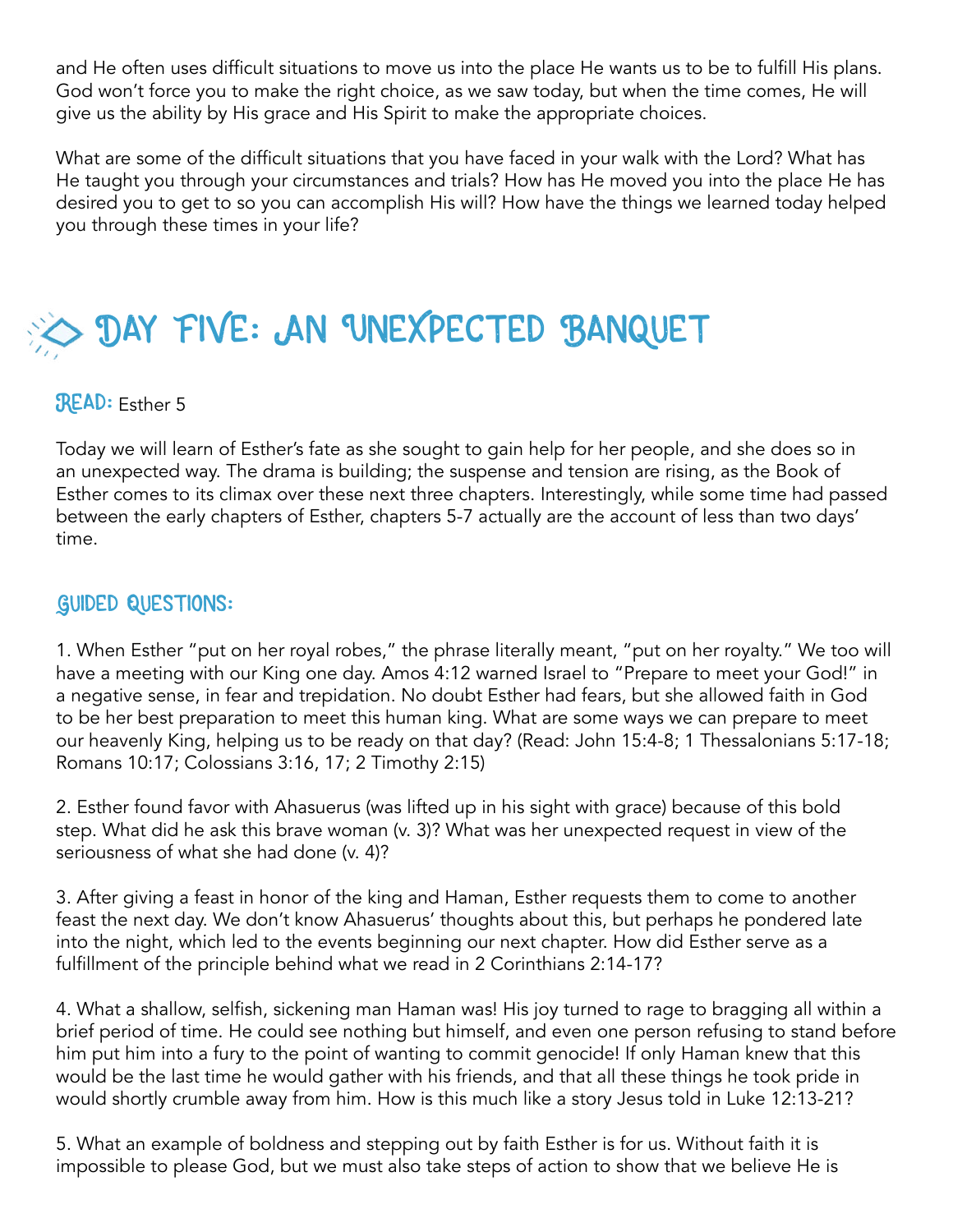indeed a rewarder of those who do so. Yet Esther could have never done this by herself. Without the prayer support of others, these efforts would have failed. Also without the encouragement and exhortation of Mordecai, she wouldn't have been moved to courage to take this step of faith.

As you think about these things, what are some ways that you can be an encourager and supporter of another who is seeking to step out in faith, becoming a co-laborer with them in the things God has called them to do? How about you as well? Are you taking the steps by faith that you know God has been speaking to you about taking, or are you letting fear or human weakness hold you back? Record your thoughts here and discuss with your group how you can support one another in following and serving Christ.

# **DAY SIX: TRONIC HONOR**

### **READ:** Esther 6

Yesterday, we read that Haman left the banquet feeling like the king of the world, which no doubt was not far from the root of his wicked ambitions. Then Haman saw him: Mordecai, the one who dared not bow to him, the one standing in the way of his ambition. Haman burned with anger but controlled himself and hurried home. There he bragged to his wife and friends of his great wealth, his sons, his promotions, and the special banquet he had just attended. Suddenly his mood soured as he realized that all of this was meaningless as long as he had to see Mordecai sitting in his place of service to the king day after day. His wife came up with the wonderful idea of building a 75-foot high gallows and having Mordecai impaled on it in the morning, and then Haman could go on his merry way to Esther's banquet! Haman loved the idea, and no doubt spent a sleepless night supervising the construction of this deadly device. Yet there was another sleepless night going on that Haman had no idea of. The God of providence was at work to redeem His people from Haman's wicked intentions, bringing about his own destruction. Let's turn to that now as we reach the most pivotal chapter of the Book of Esther.

### Guided Questions:

1. When Ahasuerus called for a reading from the chronicles of the events of his twelve year reign to that point, what selection did the servant just happen to bring to him (v. 2)?

2. After hearing this, what did Ahasuerus ask, and what was the reply (v. 3)?

This event had taken place five years earlier (see Esther 2:21-23). To not even have been thanked for such a deed was very unusual. Persian kings and Ahasuerus in particular had been known to immediately reward those that they wished to thank, even lavishly. But God providentially allowed this oversight to accomplish His plans in His perfect timing.

3. We may feel that God has forgotten us, has ignored the things we have done for Him, or even promoted someone instead of us when we felt more deserving. What timeless truths do we need to remember when we go through times of doubt like this? (Read: Malachi 3:16, 17; 1 Corinthians 15:58; Hebrews 6:10-12; Revelation 3:8, 10-12)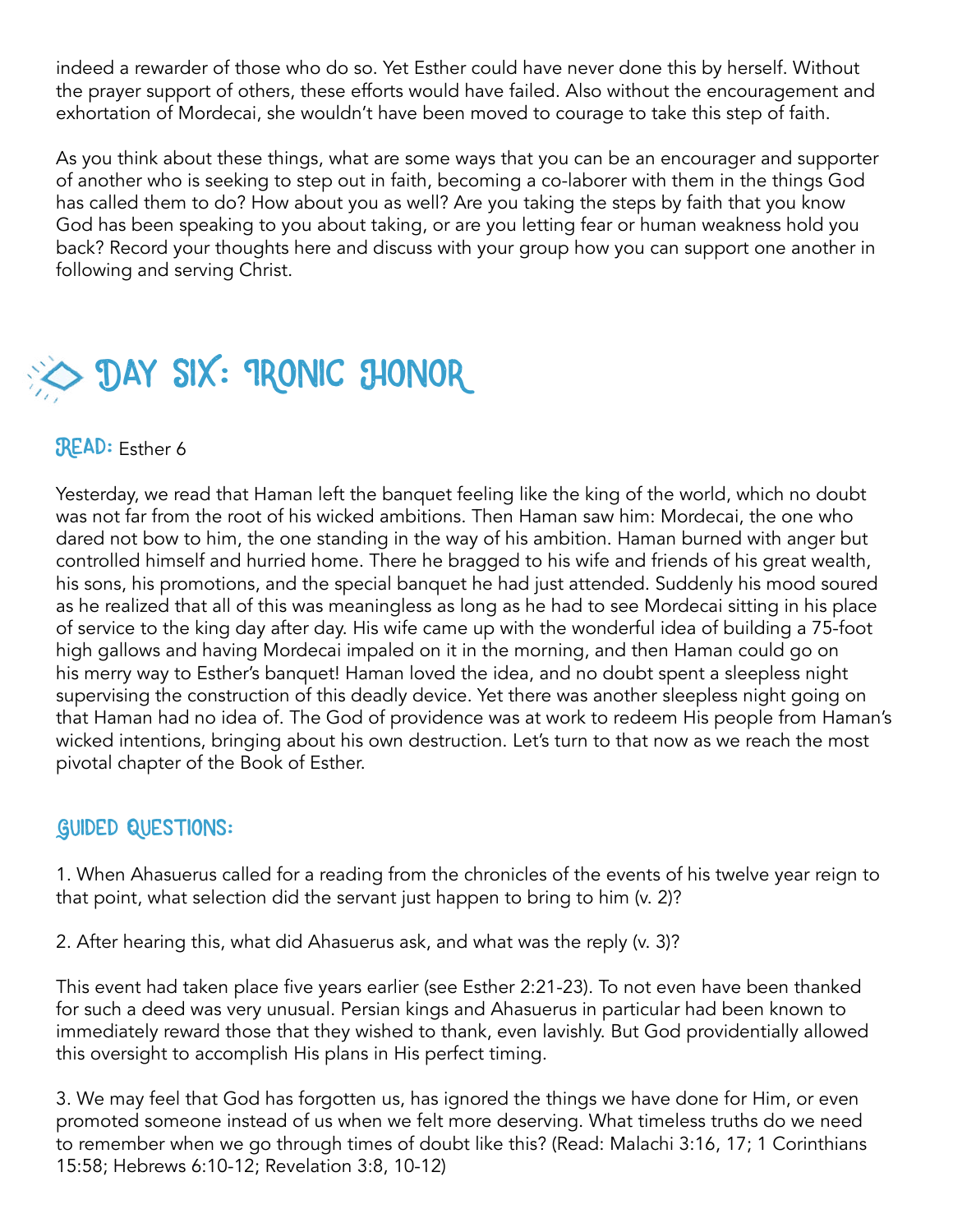4. Haman pictured himself as the one who would be honored, and concocted quite the narcissistic plan for honoring, well, himself! What was the first thing he suggested Ahasuerus do for such a person (v. 8a)?

5. God indeed takes care of those He has chosen to honor! As Warren Wiersbe well pointed out, if Haman was a man with a mirror only looking at himself, Mordecai was a man with a window he could look through to see others. Mordecai never sought revenge on Haman. In fact, he remained silent through this whole ordeal, and quietly and humbly went back to his job. How did Mordecai reflect the kind of attitude described in Romans 12:14-21 in dealing with those in opposition to him?

6. This chapter demonstrates the providence of God maybe better than anywhere else in the Bible. Everything started to come into place to fulfill the purpose which God wanted, and previously recorded facts now began to take on more meaning as these events unfolded. These events also remind us that during the times God seems to be absent, He has really been present and at work all the while!

As you think back over this story and the passages you examined this week, what are some things God spoke to you about faithfully waiting on His perfect timing and plans, and not giving in to discouragement? Is there an example of this that you experienced personally that you can record? How will you approach the times of trial about God's working and timing in the future because of these facts?

# $\gg$  DAY SEVEN: REAPING WHAT IS SOWN

### **READ: Esther 7**

Yesterday brought us to the beginning of the climax of the book of Esther. In it we saw the hand of God's providence displayed like nowhere else in the Bible. All of God's chess pieces were in place, and He began to unfold the moves that would lead to a divine pronouncement of "Checkmate!"

Today, we reach the climax of the story as we read of the ultimate downfall of Haman. Chapters 8-10 will record the resolution of the remaining details of the story, as well as giving us a glimpse of the Jewish holiday of Purim and its significance.

### guided questions:

1. We can easily imagine that Esther's heart was pounding, and that she quickly prayed that God would give her the exact right words to say. After probably taking a deep breath, how did she begin her two-fold request (v. 3)?

2. What explanation does she give of this strange and unexpected request (v. 4)?

3. Bible scholars describe verse 4 as one of the most difficult passages in the Book of Esther to translate, but that it most likely meant that the Jews were to be destroyed, which would have been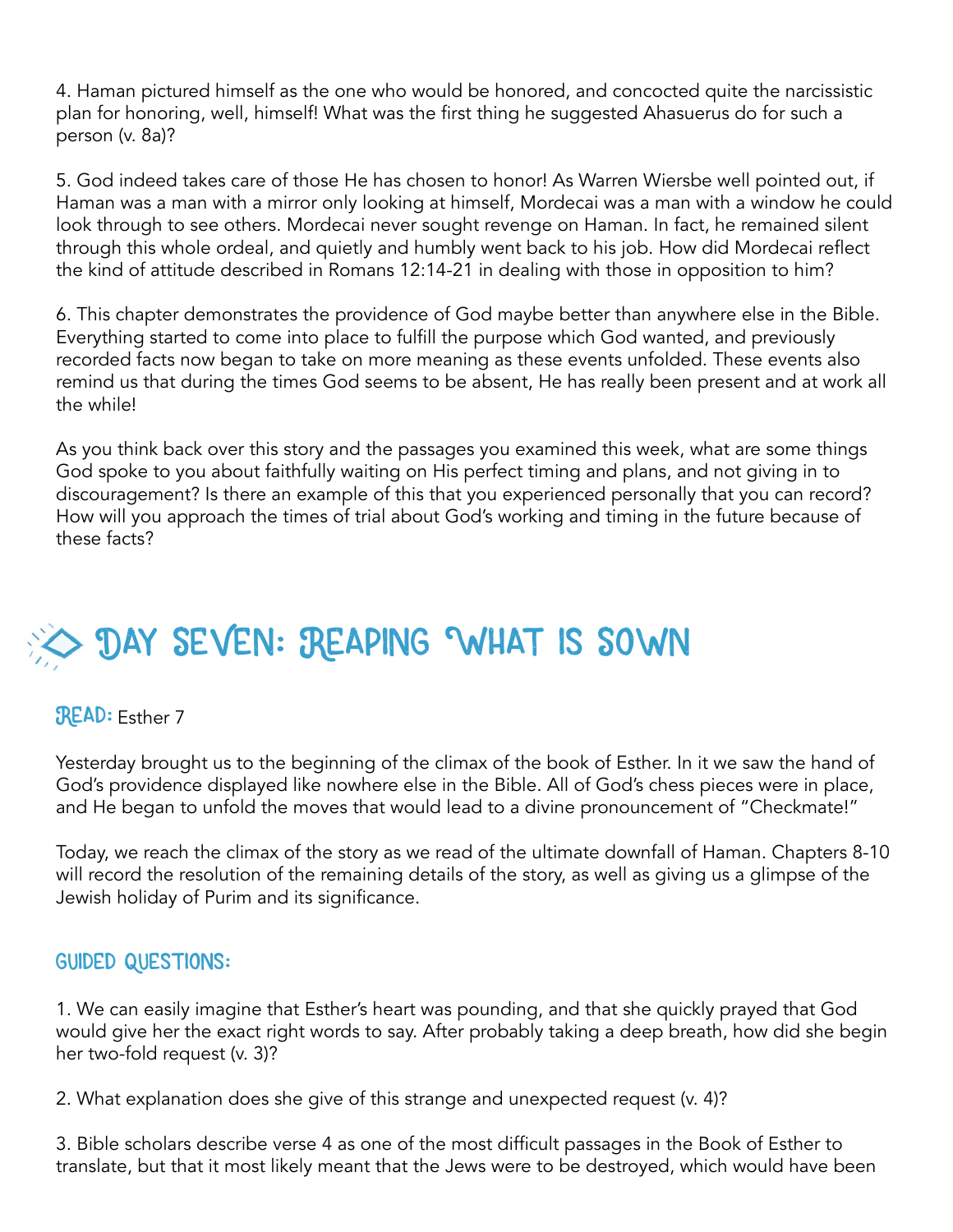an economic loss for the king, so Esther had to speak up about it. Either way, Esther boldly identified with her people in this.

Of course to this point neither Ahasuerus nor Haman had a clue that Esther was Jewish, but now had come the time to stand up and proclaim that truth. We should never be ashamed to stand for Christ and say that we are His children. What strong words did Jesus have about this (Luke 9:26)?

4. Haman had demanded that Mordecai bow before him; now here Haman was bowing before the feet of Esther! In another ironic twist, what happens next? (vv. 8-10)

5. Think through your current station in life. How can you be a better example of Christ both in your words and actions to those around you? How can you make a difference in the areas of influence you have for godliness, and to reflect Christ in all you do? How can you start doing this even this week? Share your thoughts here and with your group so you all can encourage each other in this.

### $\gg$  DAY EIGHT: A PETITION PLANNED

#### **READ:** Esther 8

Esther 7 recorded the demise of Haman, the enemy of the Jews. That day began with him having a pity party, then he was escorted to the palace for the second banquet with Ahasuerus and Esther. Before the day was over, Haman's body was on display some 75 feet above the ground for all to see how the king dealt with those who betray him! It started with Esther's response to the king's offer to do whatever she asked, in which she revealed her request was for her life and the lives of her people to be spared from the evil planned for them. Infuriated, Ahasuerus yelled, "Who is he, and where is he, who would dare presume in his heart to do such a thing?" Esther's shocking reply: "The adversary and enemy is this wicked Haman!" (From Esther 7:5-6, NKJV).

Ahasuerus was beside himself with anger and stormed from the room. Haman was out of his mind with fear, pleading at the feet of Esther to spare him, ending up collapsed on top of her on the couch. Ahasuerus returned to the room to this sight, thinking Haman was trying to rape Esther on top of everything else! He was arrested immediately, and thanks to the suggestion of one of the eunuchs, Haman was executed on the very device he had built to execute his enemy, Mordecai, with.

The enemy of the Jews was gone, but his evil plan still was in effect. Today we'll see how this serious problem would be dealt with, and how God continued to demonstrate His faithfulness in helping His people through Esther and Mordecai.

#### Guided Questions:

1. What did Ahasuerus do after the death of Haman, and how was the link between Mordecai and Esther revealed to him (v. 1)?

2. This victory over their enemy was bittersweet, however. Esther couldn't stand the pain in her heart another minute. Why was this, and what did she do (v. 3)?

3. What did Ahasuerus suggest Esther and Mordecai do in view of the situation, and why (v. 8)?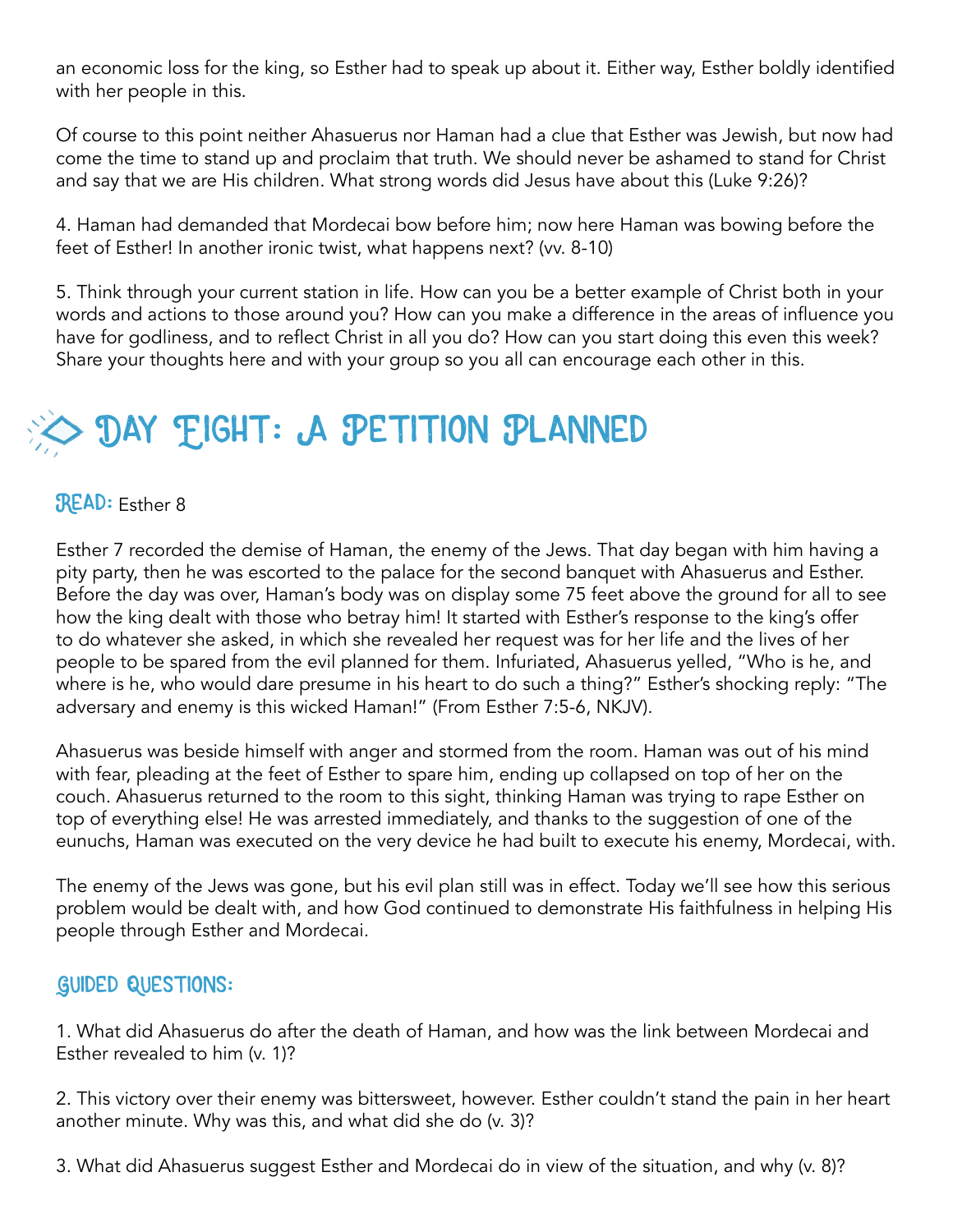4. Some readers of the Book of Esther are bothered by the Jews' being given permission to wipe out and plunder their enemies, seeing this as taking a non-Christian attitude toward non-believers. But a careful reading of this passage clarifies for us that they weren't given permission to attack others, but to only defend themselves from those who would assault them, thus being vessels of God's judgment on those who sought to touch the apple of His eye (see Zechariah 2:8, 9). What should the believer's attitude be toward those who are at enmity with us, misuse or persecute us? 5. How was this edict received throughout the Empire, and what unusual thing came as a result of all this (v. 17)?

6. Perhaps you are going through a dark period of your life. So did the Jewish people. All that they knew was taken away from them. They were transported to a land they didn't know under wicked rulers. Consider what they said of their captivity in Psalm 137. Yet they seemed to have held to a little glimmer of hope in remembering what God had done for them in the past. We saw that in God's perfect timing, He worked to deliver them, and under Esther and Mordecai they were returned to a place of joy, light, gladness, and feasting once again.

We today can have peace and joy in the midst of the darkness of our days. We don't have to wait for it; it is ours, a part of the fruit of the Spirit. As our memory verse states, it is sown into our lives! How can you find renewed joy in trusting in the Lord and His Word in the midst of your situation? Are you letting Him reign in you despite the circumstances you may be in?

# **DAY JUNE: A RESOUNDING VICTORY**

### **READ: Esther 9**

Haman, the enemy of the Jews, was hung high upon the gallows he intended for his enemy Mordecai. But Esther 8 showed us that this was a bittersweet victory. Esther informed Ahasuerus of the relationship between herself and Mordecai, Ahasuerus promoted him, and he was placed over the house and position of Haman. In the midst of this, Esther became overcome with grief. Despite Haman's demise, his plans were still in effect to destroy the Jewish people. She once again pleaded with the king to do something about it, but his law couldn't be revoked. Instead, he suggested that Esther and Mordecai write another law in the king's name that would help the Jews, and so they did, authorizing the Jews to defend themselves against the attack of those who allied with Haman in his hatred of them. This all truly was a reversal of fortune, and Mordecai was lifted up in the sight of the people. There was joy, gladness, and celebration among the Jews for probably the first time since their Babylonian captivity. Even many Persians converted to Judaism, at least superficially, because of this.

So the author of Esther left us in suspense. Would this plan work out? Would the Jews survive the date chosen by lot, the thirteenth day of the month of Adar? The story quickly turns to the resolution of this problem in today's study of Esther 9:1—19. In our final lesson (Lesson Ten), we will see how the Feast of Purim was officially established and how things turned out for the heroes of our story.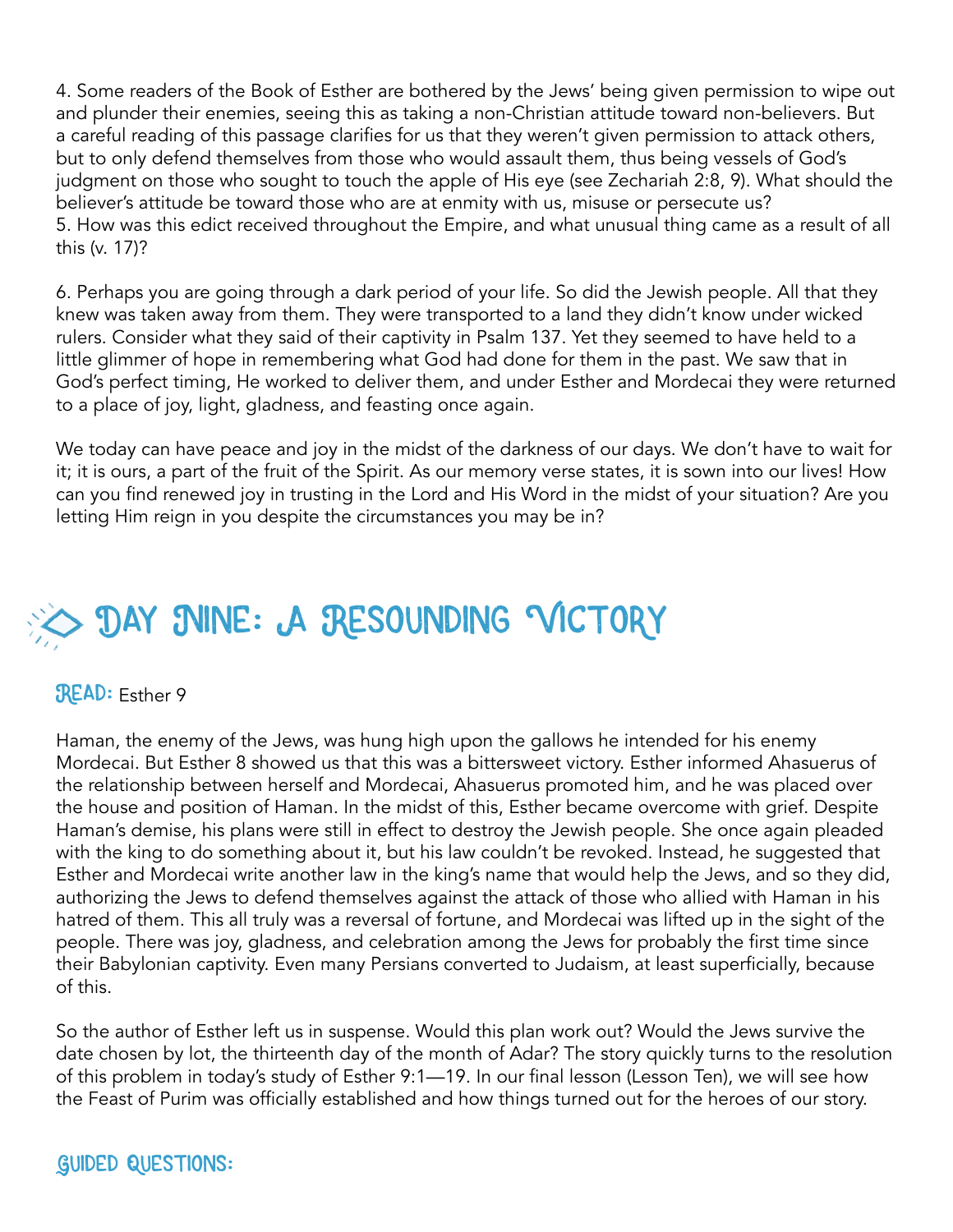1. There is no question that in the Book of Esther we see God's hand of providence at work like nowhere else in the Bible. How does v. 1 all the more confirm this?

2. What capped the Jews' victory, and what did they not do although the King's edict allowed it (vv. 7-10, see Esther 8:11)?

NOTE: It is important to remember that those the Jews killed were enemies, allies with Haman to destroy them, thus by extension themselves enemies of God; they were not women and children either, for the Hebrew text makes clear these were men.

3. This victory brought rest at last for the Jews after such turmoil. We too have been given rest in Jesus Christ, freed from our enemy! Read Galatians 3:11—14 and record how the way was made for us to also enter into His rest.

4. God again proved Himself faithful to His Word, and the Jews faithfully reflected Him by how they responded to the threat of annihilation. Ahasuerus' order had allowed them to completely destroy all their enemies and to plunder their spoils, just like Haman had planned to do to them. Yet they chose to only kill the men responsible, and to not touch their "loot." In this, they gave witness to God and showed non-believers around them a picture of God's justice, holiness, and also His grace.

You may find you have the liberty to do some things under the law of the land, but should refrain from such activities to instead be a living witness of God to those around you. Some "plunder" may be attractive and legal, but lethal to your witness to others! What are some circumstances like this that you have run across in your walk with the Lord, in which your liberty was really put to the test? How did you respond to it? How did it impact others around you, or would impact your testimony to others if they saw you doing it? What are some ways you might need to focus less on what you can do and still walk with the Lord and instead on what you should or shouldn't do to draw others closer to God?

# $\gg$  DAY TEN: THE IMPACT OF ONE JIFE

**READ: Esther 9:20- Esther 10** 

In Lesson 9 we read of the resounding victory of the Jews over those who sought to destroy them. The tables were indeed turned on those allied with Haman, as all the men who sought to dominate and destroy the Jews were themselves destroyed. As part of the finishing touch of this victory, the bodies of Haman's sons were also hung up on their father's gallows to demonstrate to all the seriousness of rebelling against the king. The dead were tallied, and the Jews at last had rest from those who tormented them all of those years. The Jews celebrated with great feasting and joy, enjoying a holiday, or better, a good day in which they honored God and gave of themselves to others. Yet there was a potential problem brewing, because the Jews outside of Susa celebrated on one day, while those in Susa celebrated the next day.

This final lesson will show us how this possible conflict was logically solved, and how the Feast of Purim became memorialized officially. It will close with a glimpse at both Esther and Mordecai, and show us what impact a solitary life can have on their world.